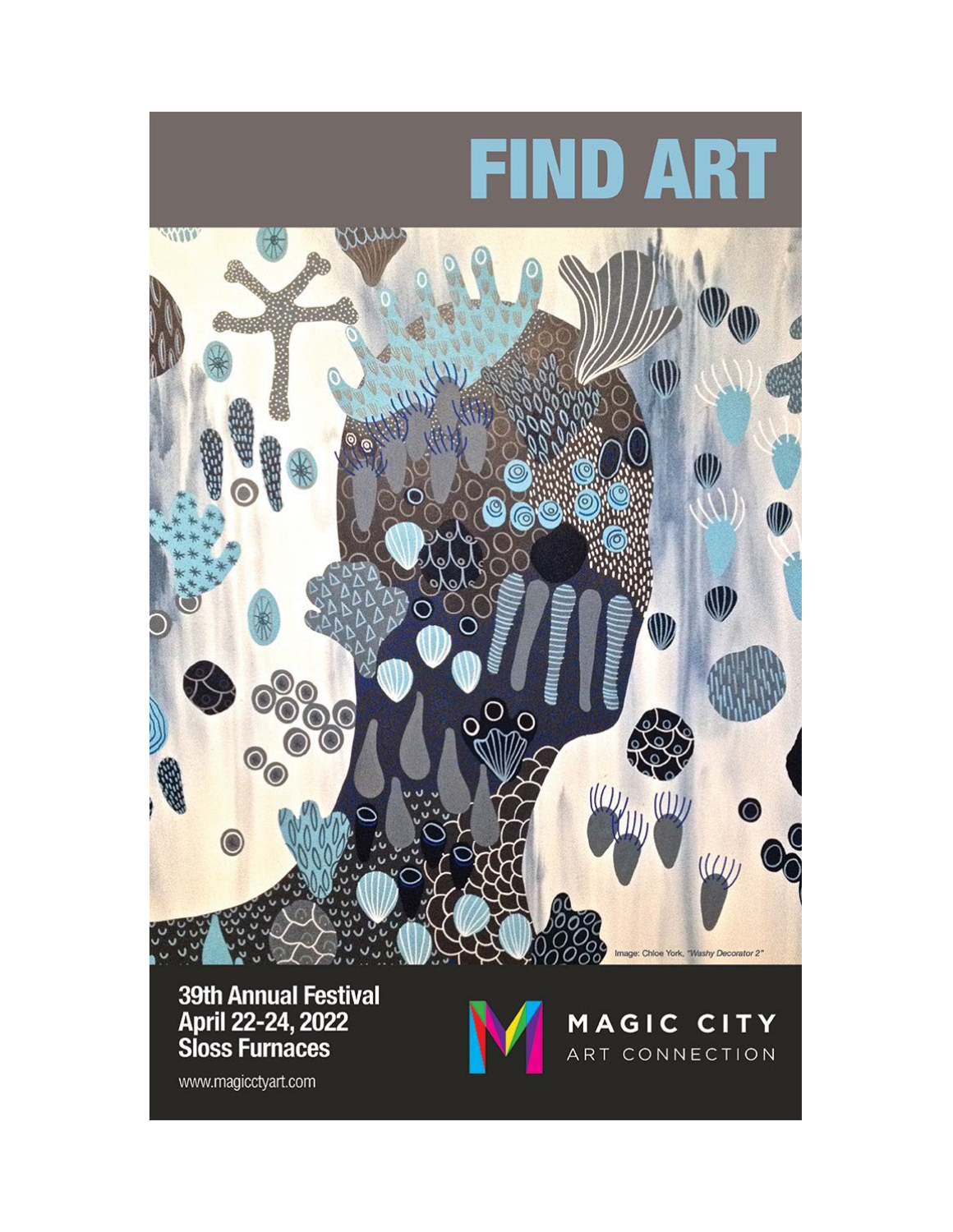# **EXHIBITING ARTISTS**

*Presented by: Sloss Furnaces Foundation + Homewood Life Over the Mountain Journal Starnes Media The Birmingham Times WBHM 90.3fm*

(alphabetized by last name)

101, **Chloe York,** Painting – FEATURED ARTIST 2022 132, **Su Abbott,** Painting 142, **Katie Adams,** Drawing 109, **Taylor Adams,** 2D Mixed Media 318, **Taylor C. Adams Illustration,** 2D Mixed Media 333, **Obayana B. Ajanaku,** Jewelry 211, **Paul Albritton Gallery,** Jewelry 251, **Pavlina Alea,** Painting 125, **Larry Allen,** Clay 122, **Ana Maria Andricain - Jewel of Havana,** Jewelry 112, **Andre Arango,** Fiber 117, **Melissa Payne Baker,** Painting 239, **Nicola Barsaleau,** Printmaking 149, **Elizabeth Barthel,** Jewelry 246, **Rachel Bates - DizzyNeedle,** Fiber 146, **Barry Bernstein,** Clay 311, **Margaret Nicole Blevins,** Painting 232-233, **Ryan Boase,** 3D Mixed Media 115-116, **Gerome Bonner Fine Art,** Photography 123, **Fran Bostick,** Painting 207, **Dori Boyd Photography,** Photography 240-241, **Jerry Brem,** Painting 331, **Jim Brown,** Printmaking 341, **Krel Buckelew,** Painting 230, **Dan Bynum,** 2D Mixed Media 206, **Ben Caldwell,** Metalwork 334, **Gerda Carmicheal,** Glass 258, **Jenny Cash,** 2D Mixed Media 221, **Obie Clark,** Clay 362, **Morgan Cocke Art,** Painting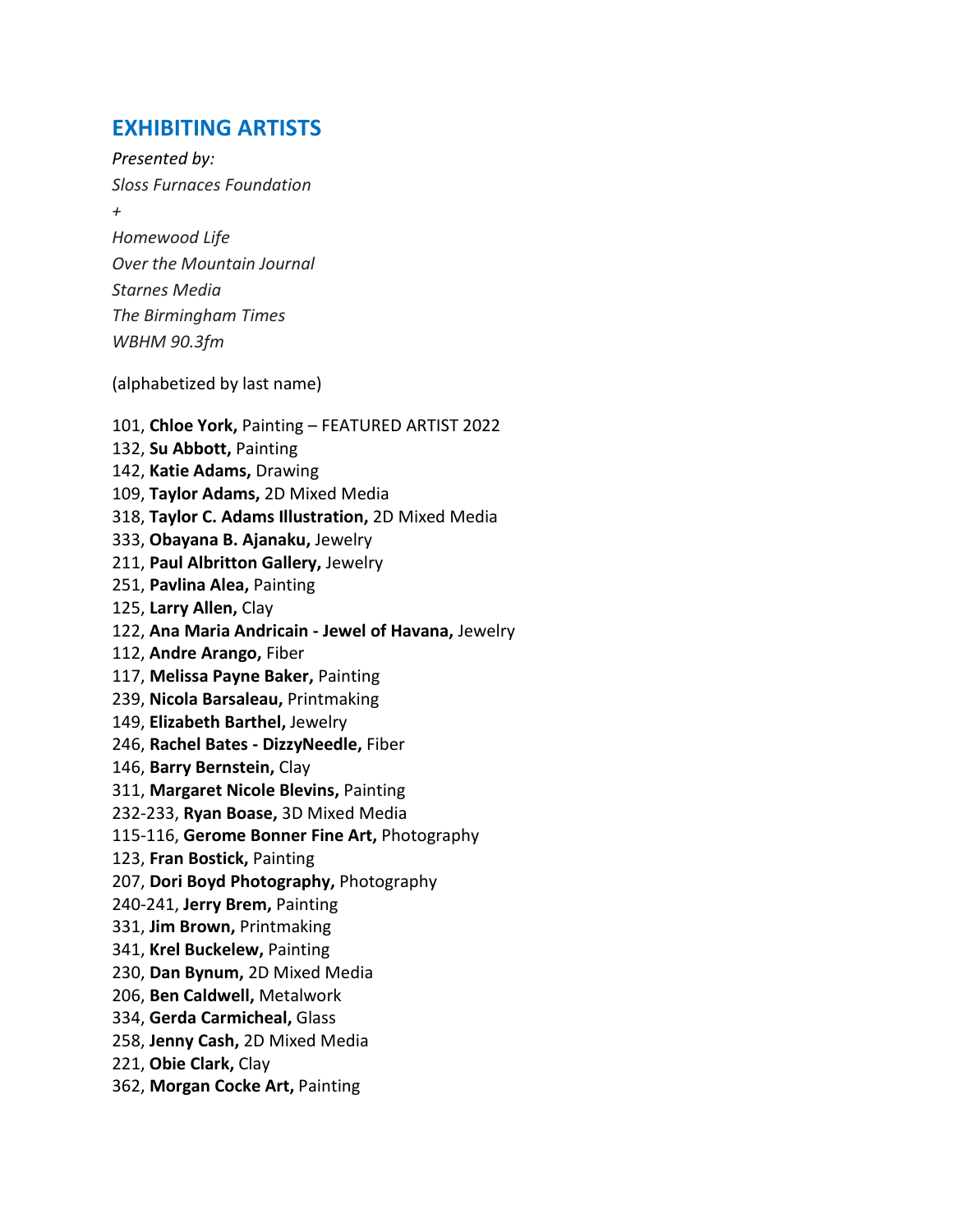238, **Michael Paul Cole,** Photography

243, **Beth Conklin,** Computer Generated

204, **Claire Cormany,** Painting

322, **Andrew Cost Mighty Fine Art,** 2D Mixed Media

326, **Allison Dailey,** Photography

228, **Chris Davis,** Painting

237, **Kym Day,** Painting

129, **Lilian Delgado,** Painting

127, **Vicki Denaburg,** 2D Mixed Media

105, **Daisy-Anne Dickson,** Painting

140, **David A. Dobbs,** Photography

218, **Penny Dobson,** 2D Mixed Media

249, **Carrie Donaldson,** Painting

141, **Camille Ellington,** Painting

330, **George Elliott,** Photography

106, **Jana Epstein,** Photography | 2D MM

130, **Garland Farwell,** 2D Mixed Media

119, **Wendy Franklin,** Painting

305, **Joseph Frye,** Clay

212, **Cara Fuller,** Photography

253, **Lou Garner,** Fiber

312, **David Garrett,** Drawing

143, **Gracelynn's Clay Flowers,** Sculpture

222, **Alice Hammell,** Mixed Media

335, **Mikayla Hammock,** Drawing

255, **Christine Hartsock - CEH Creations ,** Jewelry

340, **Heerten Family Woodworking ,** Wood

219, **Hide & Hunter,** Fiber

216, **Melissa Holbein,** Clay

259, **Canne Holladay,** Clay

313, **Karen Holst,** Jewelry

203, **Tom Homann,** Clay

242, **Corinne Horvath - Texture and Tarnish,** Jewelry

108, **Kristi Hyde,** Jewelry

321, **Inga & Evija,** Fiber

223, **Morgan Jones Johnston,** Painting

226, **Lorri Y. Kelly,** 2D Mixed Media

257, **Ty Kelly,** Painting

363, **Richard Kolb,** Sculpture

150, **Gina Krawez,** Painting

366, **James Lassak,** Clay

114, **Kerry Leasure,** Jewelry

231, **Tara Stallworth Lee,** 2D Mixed Media

103, **Roxy Lentz,** Jewelry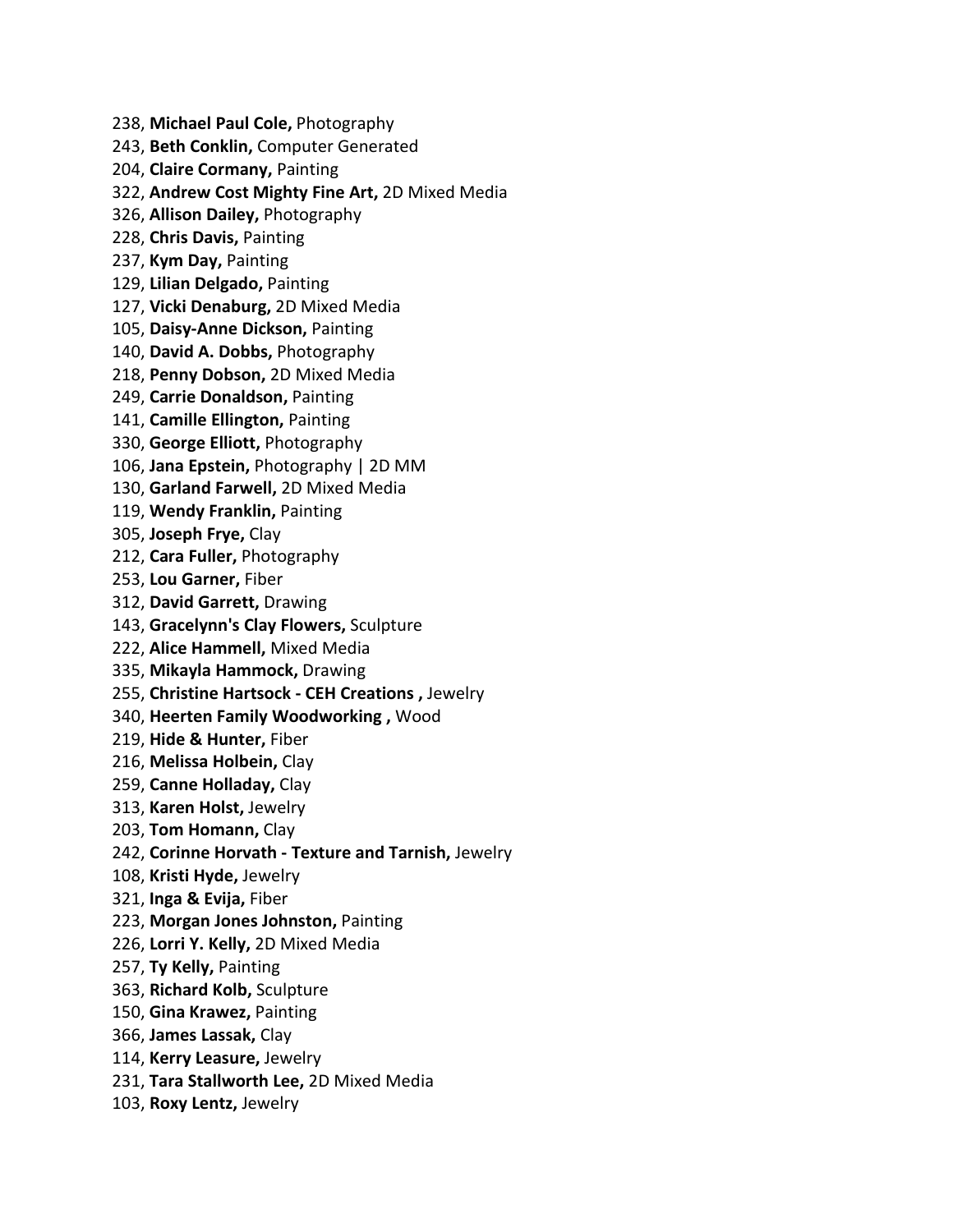202, **Laura Levie,** 2D Mixed Media

254, **Manami Lingerfelt,** Painting

208, **Arlaina Marie - Segmentive Painting,** Painting

245, **Sarah Mason Art,** 2D Mixed Media

144, **Rich McCollum - American Spoons,** Wood

244, **Sophie McVicar,** Watercolor

315, **James R. Meagher,** Painting

- 131, **Royal Miree,** Sculpture
- 126, **Chad Moore,** Photography
- 256, **Stephan Moran,** Wood

234, **Sunny Mullarkey,** Printmaking

307, **Micha Mullen,** Painting

364, **Jefferson Muncy & Maysa Sem,** 2D Mixed Media

124, **Jeffrey Nelson - Hudson River Inlay,** Wood

252, **Carrie Nenstiel,** Watercolor

102, **Emily Anne Newman Art Studio,** 2D Mixed Media

323, **Paul Nikitchenko,** 2D Mixed Media

118, **Jim Norton Jewelry,** Jewelry

309, **Daniela Ovtcharov,** Painting

308, **Vladimir Ovtcharov,** 2D Mixed Media

145, **Scott Owen,** 2D Mixed Media

210, **Mariella Owens,** Clay

261, **Rocky Pardo,** Jewelry

110, **Jose Paternoster Designs,** Jewelry

209, **Diane Perry - Designer Arts,** Fiber

327, **Celeste Pfau,** Printmaking

111, **Douglas Piper Jr.,** Printmaking

121, **Eric Poland,** Painting

248, **H.C. Porter,** 2D Mixed Media

338, **Patty Pun,** Fiber

217, **Lydia Randoph,** Painting

328, **Peggy Reeves,** Painting

214, **Adrienne Retief,** Watercolor

120, **Deeann Rieves,** 2D Mixed Media

148, **Craig Roderick,** Photography

139, **A. Denise Rollings-Martin,** Jewelry

339, **Pornthrep Ruangnapaporn,** 3D Mixed Media

337, **Wanpen Ruangnapaporn,** Jewelry

147, **Peter & Tapiwa Rujuwa,** Sculpture

201, **Kendra Runnels,** 2D Mixed Media

306, **Frank Saggus,** 3D Mixed Media

314, **Carole Schrading,** Encaustic | 2D MM

229, **David Self,** Clay

336, **Eric Sewell,** Clay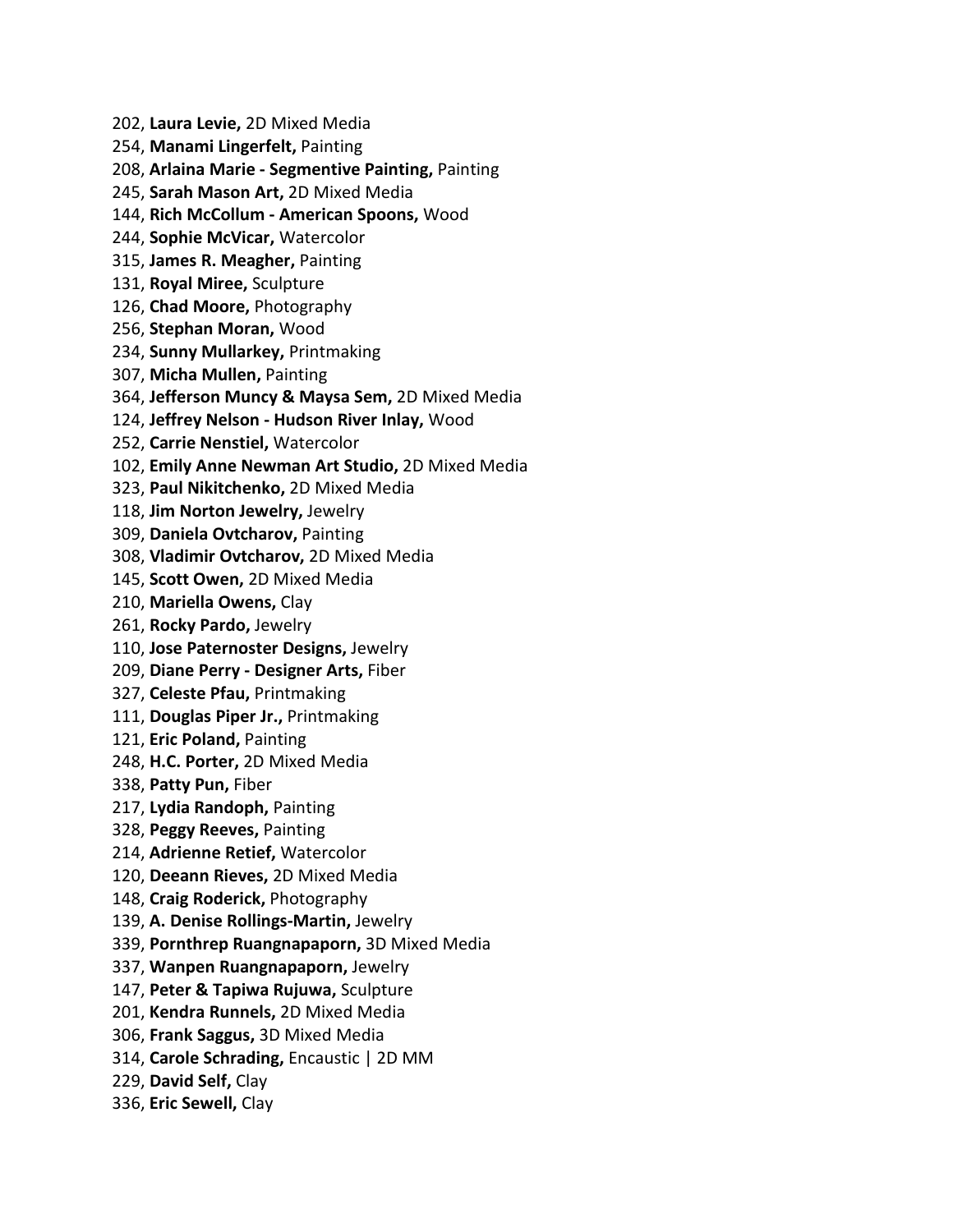250, **Petty Shepard & Mary Otieno - The African Hut,** Fiber

113, **Susan Shoemaker,** 2D Mixed Media

- 138, **Randy Shoults,** Clay
- 236, **Edina Shrestha,** Jewelry
- 303, **David Skinner,** Painting
- 133, **Sloss Metal Arts,** Cultural Partner
- 107, **Mike Sluder,** Metalwork
- 361, **Tim Spanjer,** Painting
- 136-137, **Sharon Spillar,** Painting
- 301, **Scott Sternberg,** Photography
- 225, **Delia Stone,** Jewelry
- 329, **Vickie Sutton - Two Sisters Bobbles and Bling,** Jewelry
- 316, **Sweet Woodworks,** Wood
- 213, **George Taylor,** Painting
- 324, **Tekeli Designs,** Jewelry
- 227, **Steve Terlizzese,** 3D Mixed Media
- 205, **Ralph Thomas,** Wood
- 220, **Keith Thomson,** Painting
- 304, **Regina To - Sophia Pip Designs,** Jewelry
- 310, **Hand Sewn Silk Embroidery of Don Tran,** Fiber
- 358, **Ann Trondson,** 2D Mixed Media DISTINGUISHED ARTIST + SPECIAL EXHIBITION
- 224, **Greg Turco,** Photography
- 302, **Ronald Vieceli,** Furniture
- 317, **John Vise,** Sculpture
- 104, **Mark Waninger,** Wood
- 215, **Tim & Mariah Wick - TandMwoodcraft,** Wood
- 128, **John Lytle Wilson,** Painting
- 260, **Yuliya Wolf Leathers,** Fiber
- 365, **Mark Worden Fine Art,** Photography
- 319, **Rick Wyrick,** 3D Mixed Media
- 320, **Vicki Wyrick,** Painting
- 332, **Sompit Xia - Can Do Planes,** Metalwork
- 247, **Natalie Young,** Glass

# **JUROR**

Jessica Helfrecht, MINT Atlanta, GA

## **DISTINGUISHED ARTIST + SPECIAL EXHIBITION**

*Presented by: Bancography WBHM 90.3fm*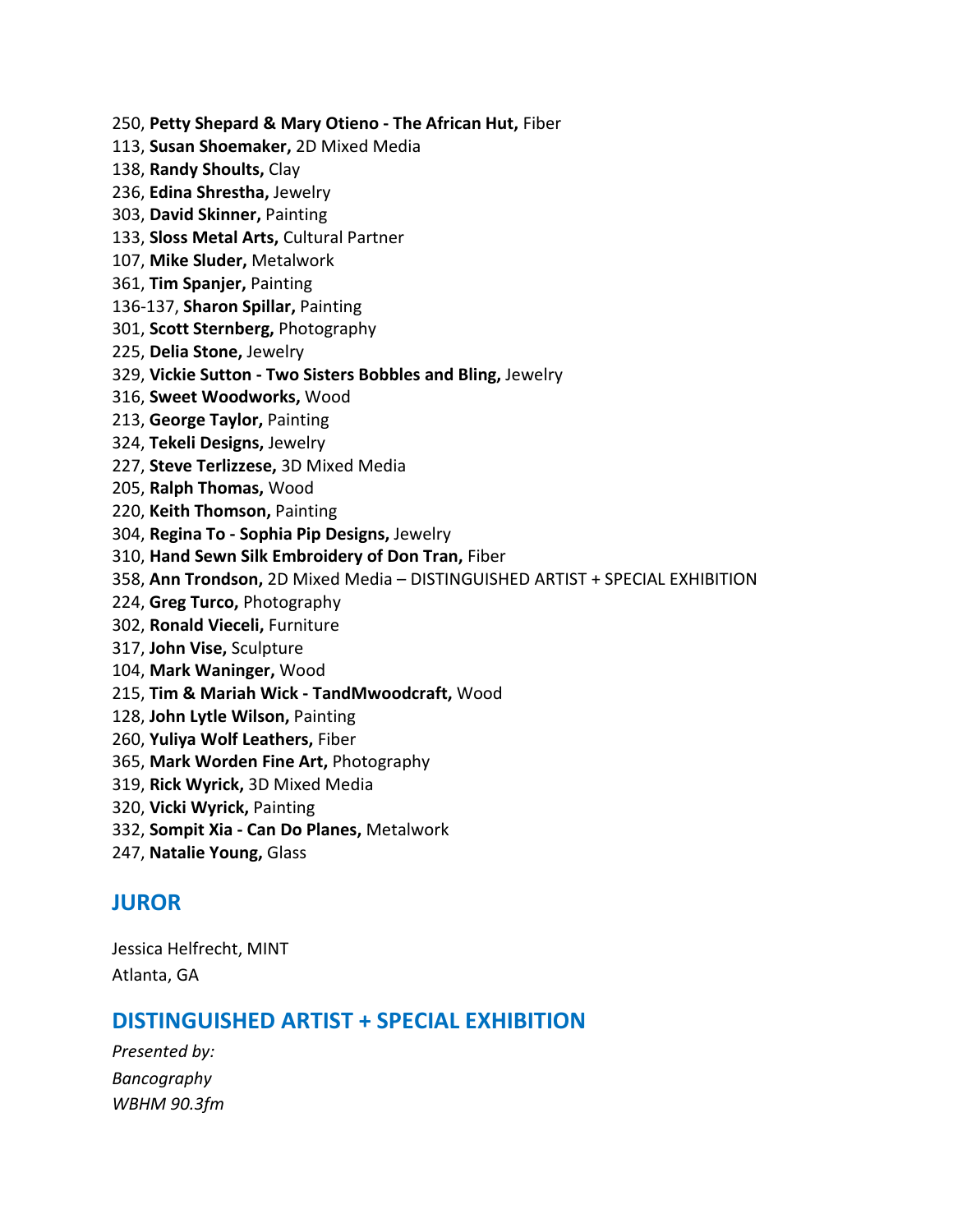**Ann Trondson**

2D Mixed Media **"The Day Series" -** Site 358



**Ann Trondson: Hours and Images, Words and Days**

– Essay by Brett M. Levine, Ph.D.

"Sometimes I just need to make work, and this process lets me go." That's probably the most straightforward description any artist has ever offered about their motivation, and for Ann Trondson — the 2022 Magic City Art Connection Distinguished Artist — this candid statement couldn't be truer.

At first glance, that would be a seemingly straightforward approach to The Day Series, her new body of work begun on August 1, 2021. Since then, every Monday through Friday, Trondson has made a collage, piecing together fragments from the Sunday edition of New York Times, her paper of record, before carefully piecing and composing what could best be thought of as a visual depiction of that maelstrom of news we're immersed in every day. And for Trondson, the paper is also much more. More than a record of each previous week's events, more than what she describes as like Joan Didion's treasure map. Her collages, framed in a visual window well, actually the outline of a piano, but more on that in a moment — are a visual slow burn, sunrises and sunsets, passages of time, ink fading on surfaces, cracking, yellowing, fading, but for the fact that she's collected and captured some of these moments, these stories, these ideas.

There is much to be said about The Day Series, in part because in the act of tearing inspiration from the paper and adding imagination's order, Trondson takes something that shouldn't be connected in anything more than the most incidental ways (today's news, tomorrow's fish wrapper), and makes each piece a necessary part of the puzzle.

And the piano…take a moment to ask her about Brian Wilson or take the time to look at the vastness and depth of her body of work, and you'll find serial manifestations of the artist, the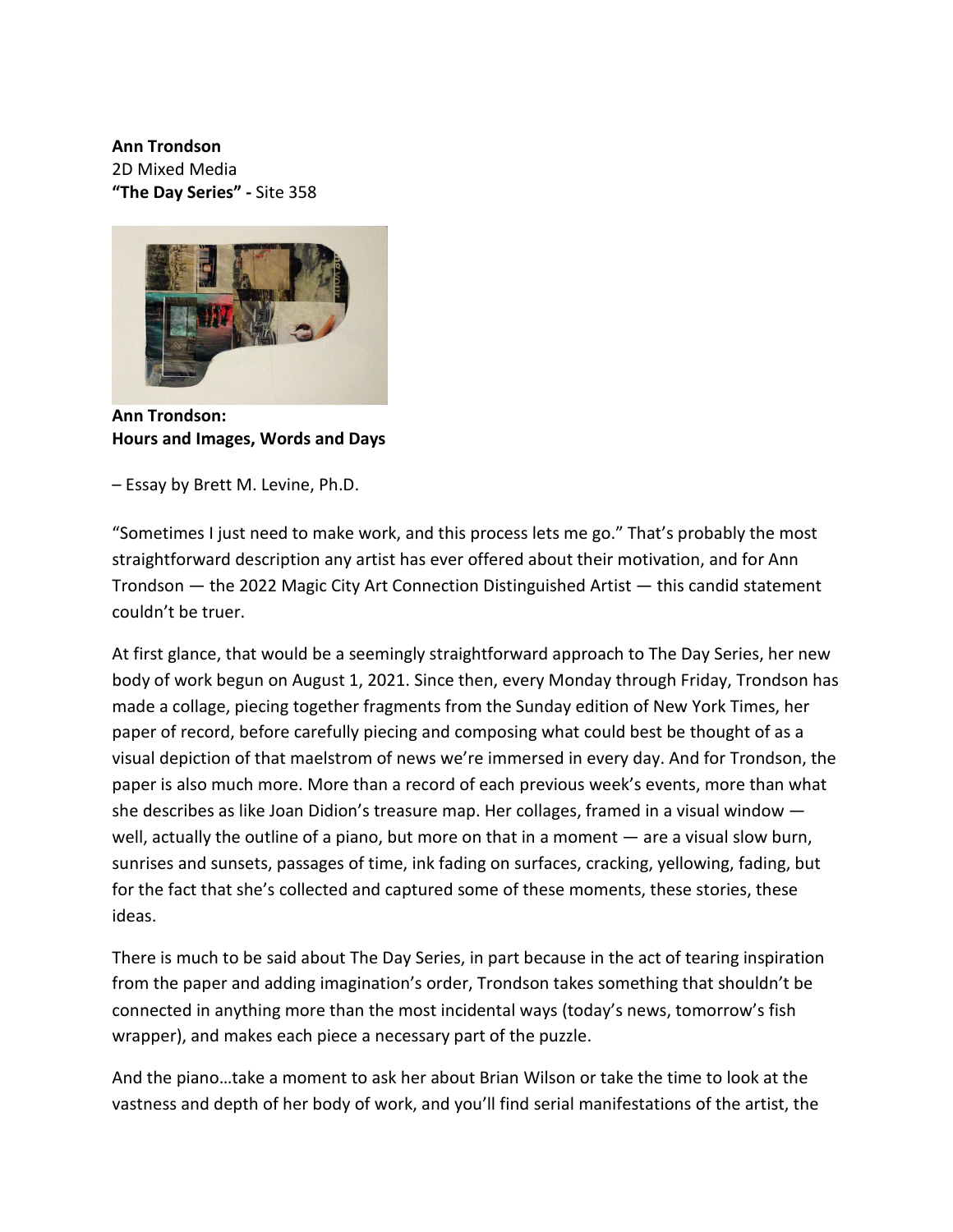advocate, the athlete, the academic. Each a step in an interconnected direction, an assertion of patience, of persistence. Maybe the greatest aspect of The Day Series, what connects artist and viewer the most, is that Trondson's works are physical, tangible, connected. Of course, there's always the question of all is one and one makes all, the idea that each day of The Day Series is both the same as the one before and the one after, and at the same time something else entirely. It's not about the idea of the day, the scientific measure now categorized arbitrarily to meet some moment from an ancient empire. No, The Day Series is an assertion of hope, of belief that there will be new material next Sunday, that in the process of fragmentation her understanding of our shared experiences and her ability to map small moments will come alive in every differentiation of the gradient just like you could, perhaps, pause to imagine the potential of each future day. Ann Trondson is — just before she focuses the power of her creativity to summon the creativity of tomorrow into the fragments she perceives from the stories of our days.

# **CULTURAL PARTNERS**

235, Create Birmingham 359, Thank You Books

# **SLOSS CAST IRON POUR**

*Presented by: Sloss Metal Arts*

Saturday, April 23, 2:00pm - 4:00pm Get Scratch Blocks between 1:00pm – 2:00pm Saturday, April 23 at Booth 133 Scratch Blocks \$15 each or 2 for \$20

## **IMAGINATION FESTIVAL**

### **Art Workshops for KIDS**

*Presented by: Alabama Power Alabama State Council on the Arts National Endowment for the Arts Blue Cross and Blue Shield of Alabama Babypalooza*

1) Ntozake Shange: Be Gentle with Yourself - Choreo Poetry  *Tania Russel*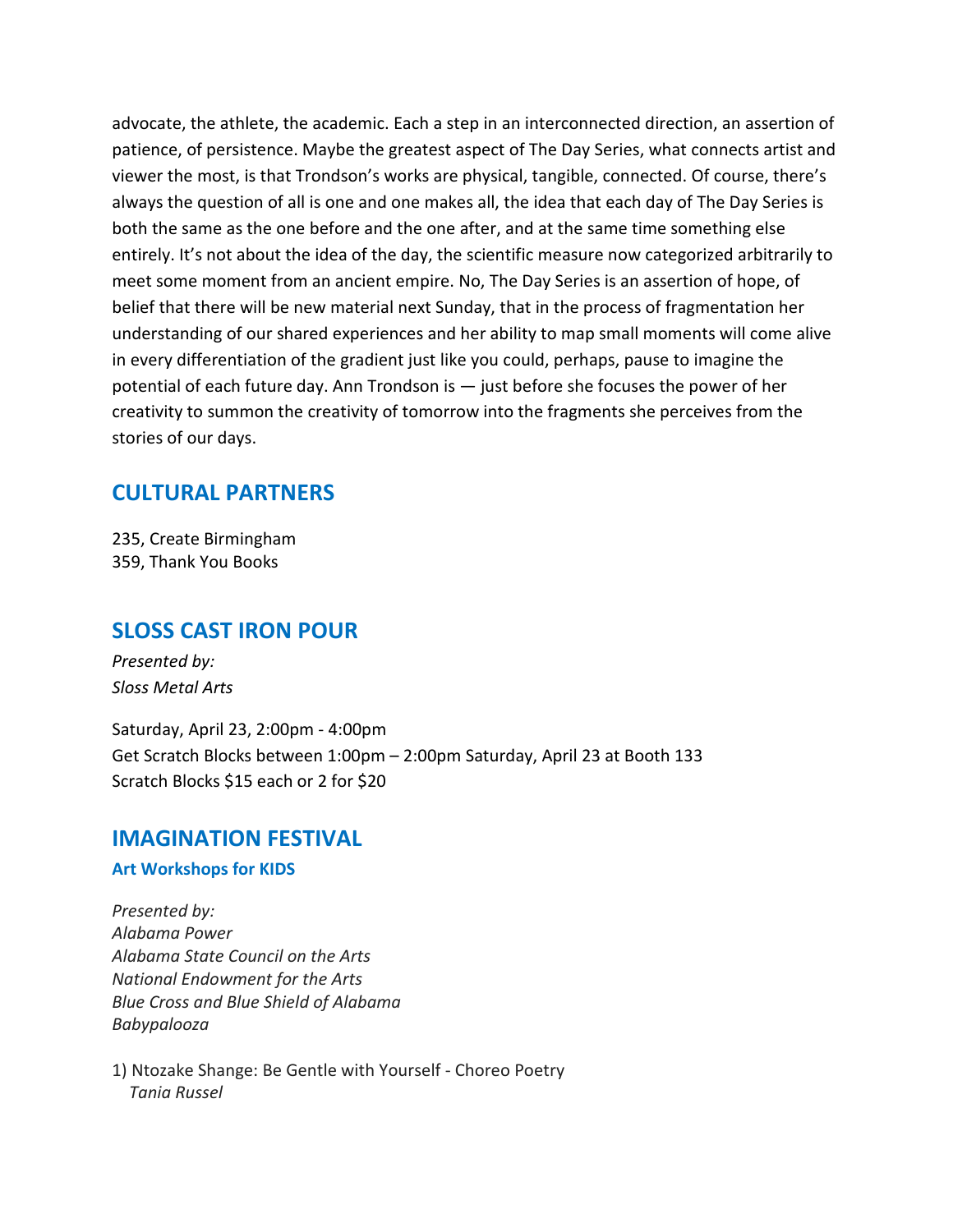- 2) Takashi Murakami's Flower Dome  *Jamison Brown*
- 3) Yayoi Kusama: See My Whole Self Portraits  *Rosa Delgado*
- 4) Gerry Masse: Sculptural Beauty Design  *Sarah Brodie*
- 5) Lonnie Holly: Junky Art Creatures  *Taylor Hollingsworth*
- 6) DADAISM Art MVMT: Dada Collage Creations  *Bailey Hite*
- 7) Beehive Design Collective: Detail #THIS  *Alex Tucker*
- 8) Annabeth Rosen:The Made-Up Thing Clay Sculptures  *Melissa Noble*
- 9) Henri Matisse: UNLEASH THE WILD BEASTS! EXPLORING FAUVISM AND PAPER CUTOUTS  *Carson Elmore*
- 10) David Edgar: Under the Sea Recycled Animal Sculptures  *Noah Duffy*
- 11) Leah Sobsey: Sunbeams and Tidal Waves Watercolor Cyanotypes  *Jessica Chanel*
- 12) Urban Mural Art  *Dewon Moton*
- 13) Andy Goldsworthy: Earthworks *Alexis Mcrarry*
- 14) Principles of Hip Hop: Knowledge Rhythm & Understanding  *Shaheed Tawheed*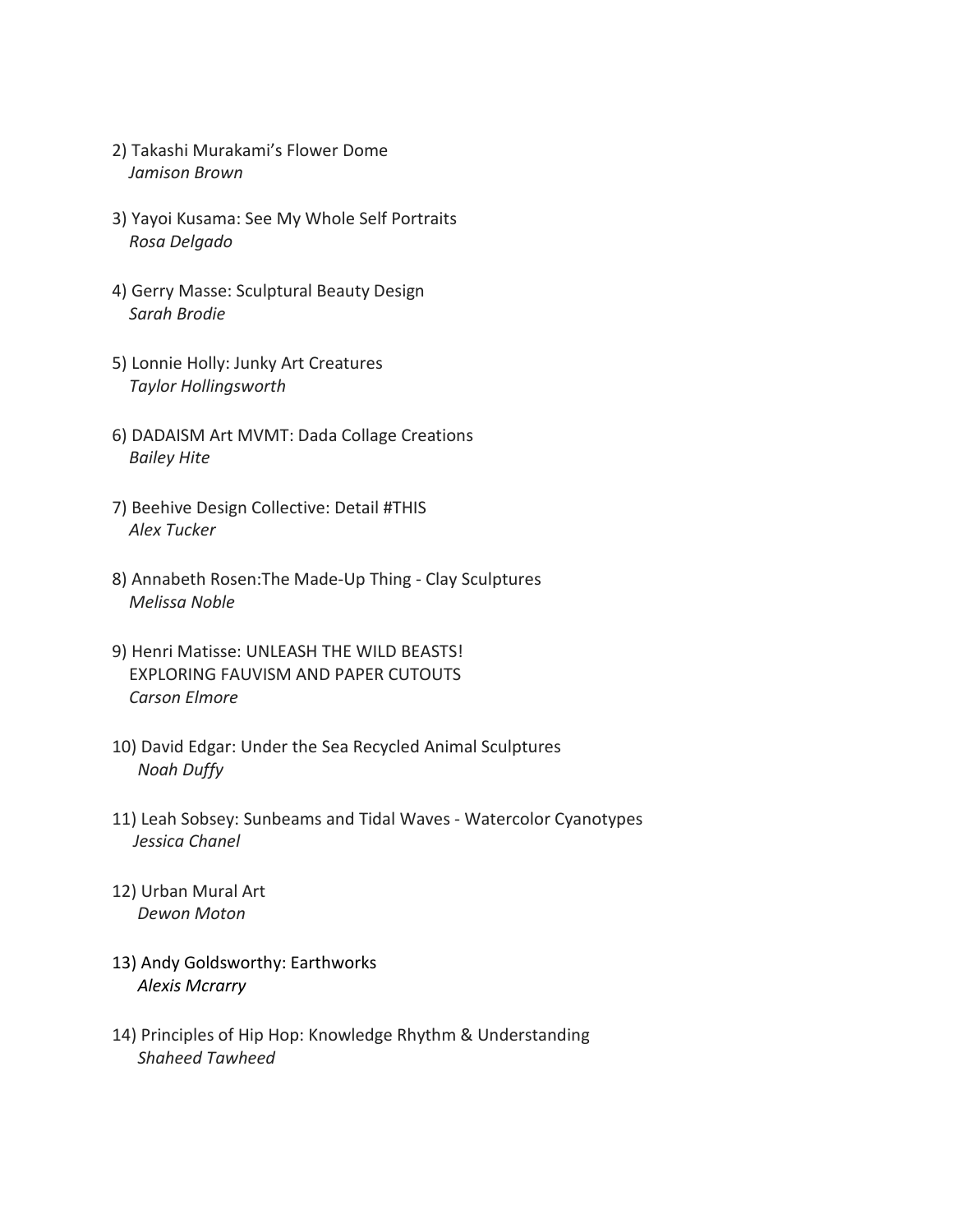**Imagination Festival Coordinator:** Lydia Walker

**Visiting Elementary Schools:** Hayes K8 Avondale Elementary Hemphill Elementary West End Academy Booker T. Washington K8 Central Park Elementary School Glen Iris Elementary

# **CORKS & CHEFS: A TASTE OF BIRMINGHAM**

*Presented by: Greater Birmingham Convention & Visitors Bureau Kinetic Communications*

## **Saturday, April 23**

[EastWest,](https://www.eastwestbirmingham.com/) Owner Colby Conklin [EATS Highland,](https://eatshighland.com/) Chef Wendy Cruse [Sol y Luna,](https://www.solylunabham.com/) Chef Jorge Castro (Les Dames D'Escoffier International Birmingham Chapter Member) [Watkins Branch,](https://www.watkinsbranch.com/) Chef Alexander Johnson *+ Special Combo Table Featuring members of the Birmingham Chapter of [Les Dames D'Escoffier International:](https://www.ldeibirmingham.org/)*  [Homewood Gourmet,](https://homewoodgourmet.com/) Owners Chris & Laura Zapalowski (Les Dames D'Escoffier International Birmingham Chapter Member) [The Greek Kouzina,](https://www.facebook.com/The-Greek-Kouzina-234010630092172/) Fanoula Gulas (Les Dames D'Escoffier International Birmingham Chapter Member) [Sorelle,](https://www.facebook.com/Sorelle1000/) Joy Smith (Les Dames D'Escoffier International Birmingham Chapter Member)

## **Sunday, April 24**

[Chez Lulu / Continental Bakery,](http://www.chezlulu.us/) Chef Carole Griffin [El Barrio Restaurante y Bar,](https://www.elbarriobirmingham.com/) Chef Neville Baay [Ocean,](http://www.oceanbirmingham.com/home) Chef George Reis [Pizza Grace,](https://pizzagrace.com/) Chef Ryan Westover [Southern Graze,](https://www.facebook.com/southerngraze) Chef Maureen Holt (Les Dames D'Escoffier International Birmingham Chapter Member)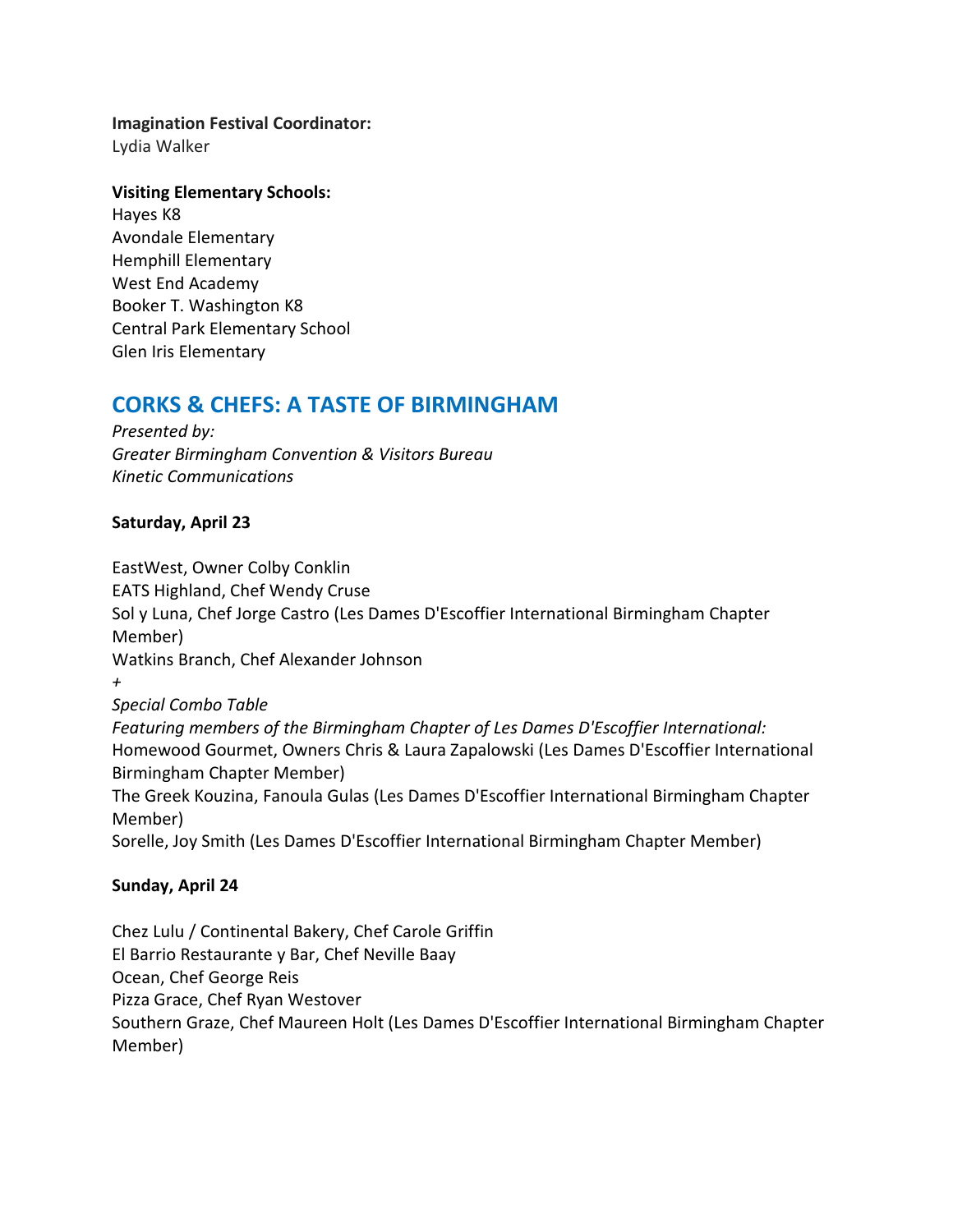#### **FEATURED POP UP COCKTAIL BARS**

[Juniper](https://www.juniperbham.com/) - *presented by [Fords Gin](https://www.fordsgin.com/) & [Old Forester](https://www.oldforester.com/)* [Paper Doll](https://www.paperdollbar.com/) - *presented by [Camarena Tequila](https://www.tequilacamarena.com/)* [Queen's Park](https://www.queensparkbham.com/) *- CANCELLED*

#### **BREWS BY THESE LOCAL & ALABAMA BREWERIES & DISTRIBUTORS**

*Alabev is presenting:* [Avondale Brewing Company](https://www.avondalebrewing.com/) [Druid City Brewing Company](http://druidcitybrewing.com/) [Fractal Brewing Project](https://fractalbrewing.com/) [Good People Brewing Company](https://www.goodpeoplebrewing.com/) [Salty Nut Brewery](http://www.saltynutbrewery.com/) [Straight to Ale](https://straighttoale.com/) [Yellowhammer Brewing Company](https://www.yellowhammerbrewery.com/)

[Ghost Train Brewing Company](https://ghosttrainbrewing.com/) [Trim Tab Brewing Company](https://www.trimtabbrewing.com/)

#### **WINES DISTRIBUTED BY**

[Alabev](https://www.alabev.com/) [International Wines & Craft Beer](https://www.iwinebeer.com/) [Vineyard Brands](http://www.vineyardbrands.com/main.aspx?v20210916)

## **TASTING SEMINARS Limited Seating. Sign up at the Festival.**

SESSION 1: Saturday, April 23rd, 12:00pm- 12:30pm Chefs Tyler & Jennifer Lyne, Tasting TBL [Reservation Only Supper Club](https://www.tastingtbl.com/) "Molecular Gastronomy"

SESSION 1: Saturday, April 23rd, 1:00pm- 1:30pm Chef Susan Notter, [Elizabeth Moore Chocolates](https://elizabethmoorechocolates.com/) (Les Dames D'Escoffier International Birmingham Chapter Member) "Understanding Single Origin Grand Cru Couvertures and Ganaches"

SESSION 2: Saturday, April 23rd, 2:30pm- 3:00pm James Joseph[, Old Forester](https://www.oldforester.com/) "Old Fashion? Old Forester!"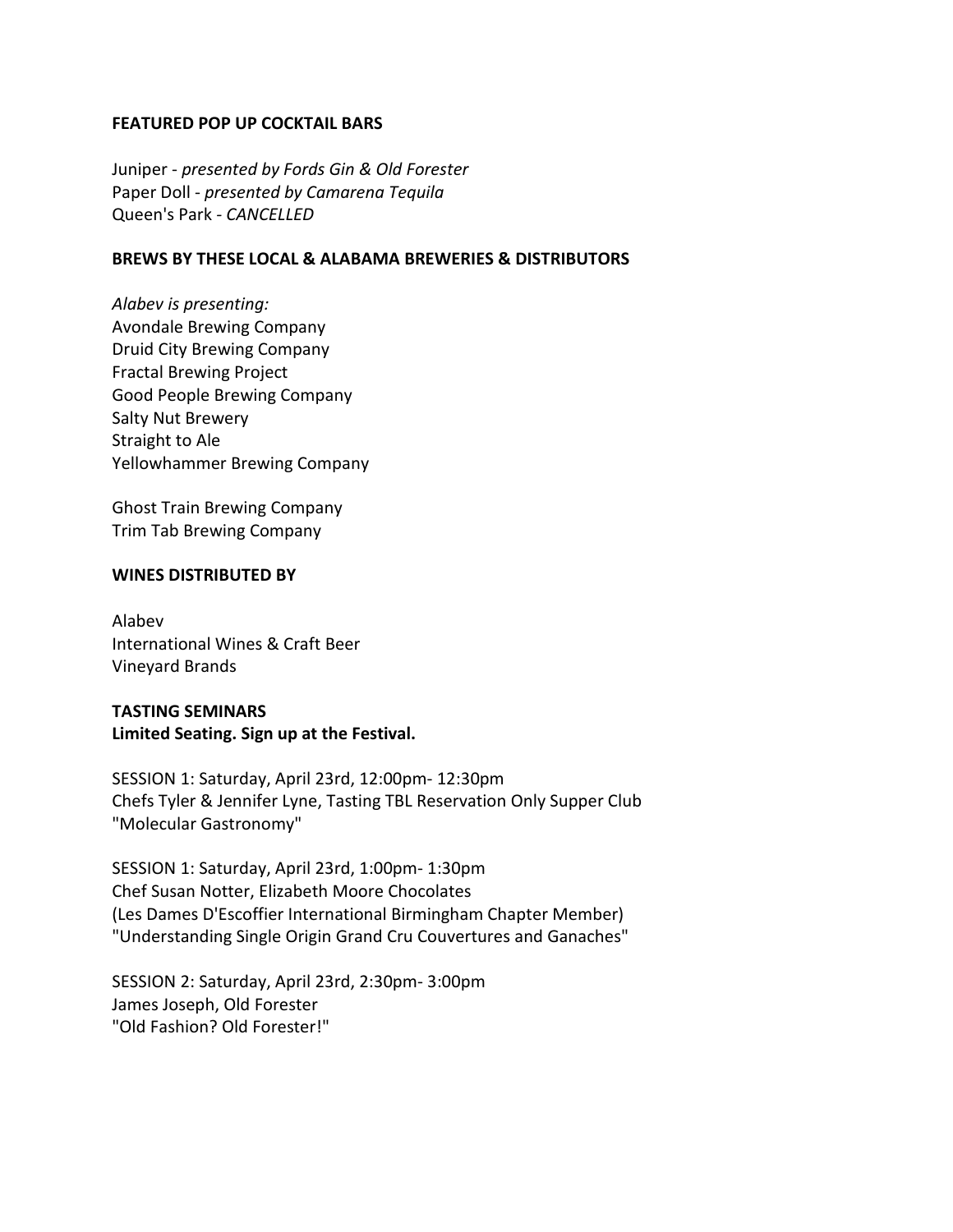SESSION 2: Saturday, April 23rd, 3:30pm- 4:00pm Stephen Humphreys, Athens Imports "Vintage Wines

SESSION 3: Sunday, April 24th, 12:00pm- 12:30pm Steva Casey, [Tiki by the Sea,](https://tikibythesea.com/) [Lou's Pub](https://www.louspub.com/) "Fresh for the Derby: Mint Julep featuring George Dickel 8 year Bourbon"

SESSION 3: Sunday, April 24th, 1:00pm- 1:30pm Chef Susan Notter, [Elizabeth Moore Chocolates](https://elizabethmoorechocolates.com/) (Les Dames D'Escoffier International Birmingham Chapter Member) "Understanding Single Origin Grand Cru Couvertures and Ganaches"

SESSION 4: Sunday, April 24th, 2:30pm- 3:00pm James Joseph[, Old Forester](https://www.oldforester.com/) "A Taste through History" bourbon whiskey tasting

SESSION 4: Sunday April 24th, 3:30pm- 4:00pm Stephen Humphreys, Athens Imports "Vintage Wines

# **FESTIVAL CAFÉ**

*Presented by: Coca Cola United High Level Marketing*

Alabama Peanut Company Battle Axe's Feast Dixie Dogs N Coneys Nawlins Style Po'Boys Rae Rae's Catering Simone's Kitchen ATL Steel City Pops Uncle G's Pizza

# **BACKYARD PRODUCTIONS STAGE**

*Presented by: Birmingham Mountain Radio EventWorks Rentals*

**2022 Music & Dance Performances**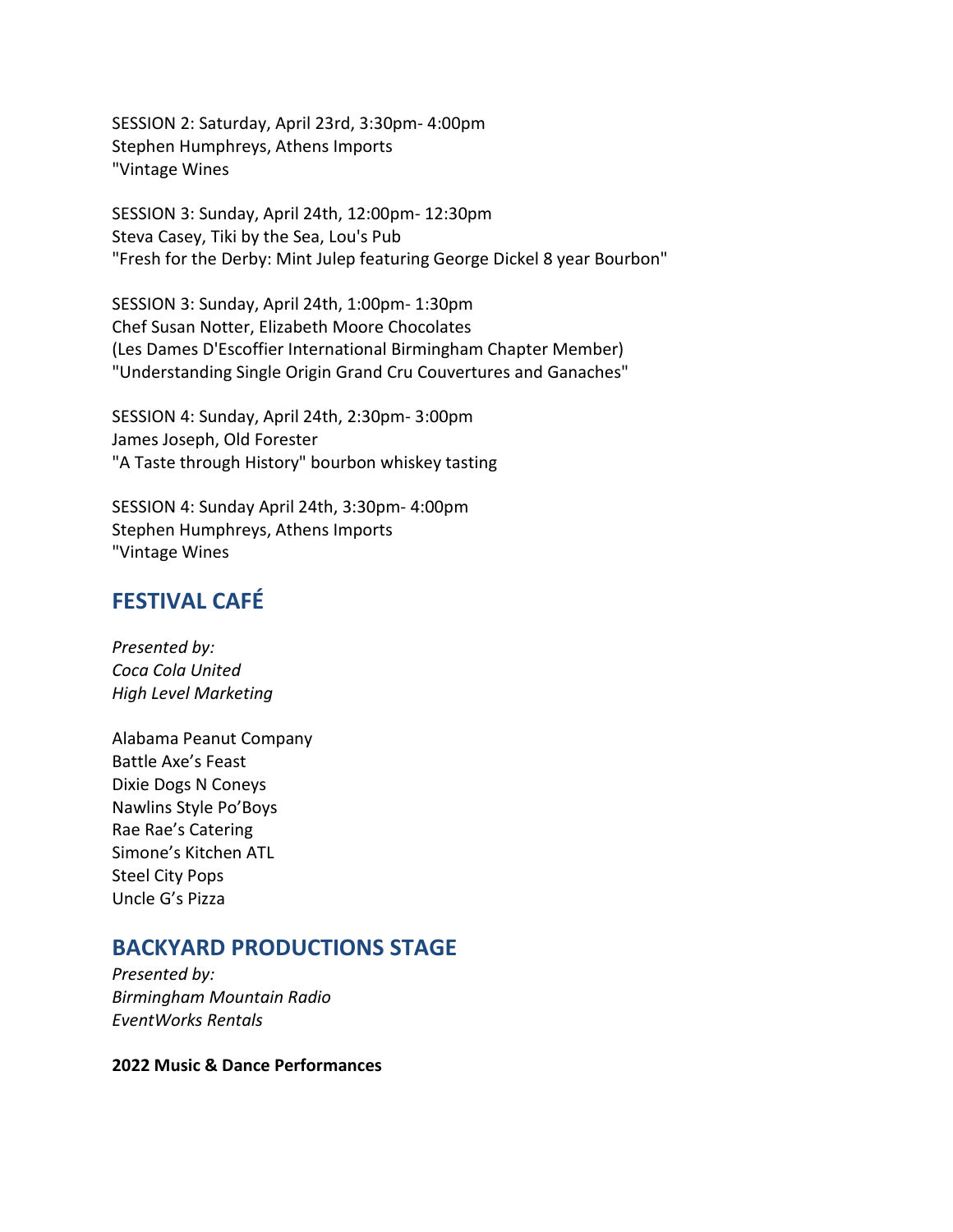### **Saturday:**

- 10:30am I Am Greatness, Hip Hop & Poetry
- 11:00am Fast Track Dance Group and Shepherd Center Movers and Shakers
- 11:35am Khloe Hamrick and Maxwell Imms
- 12:00pm Alabama School of Fine Arts (ASFA) Dance Department
- 12:30pm ASFA Jazz Ensemble
- 1:35pm ASFA Readers
- 2:05pm Dala Dance Company
- 2:35pm Sowmya Karra of Natyananda
- 3:05pm orange bunny
- 4:10pm JQ's One Man Swing Band
- 5:10pm Cheyloe with Kyle Sawhill

#### **Sunday:**

- 11:00am Jasmine Dance Ensemble
- 11:30am Glaser/Speights Duo
- 12:05pm Natyananda: Dance of India
- 12:40pm The Mad Hatter Dance Company
- 1:15pm The Starlings
- 2:15pm Bob Marston
- 3:15pm M.U.A.D. (Modular units of Analog Domain)

### **Stage Coordinator:**

Sycamore

# **HIGH SCHOOL SCULPTURE PROJECT**

*Presented by: B-Metro ExcursionsGO.com*

### **Alabama School of Fine Arts**

Drift:

"Drift" conveys a sense of turbulence. The form is a gestural representation of the movement created by wind. Upcycled crepe myrtle branches and plastic bottle fragments form elements to interact with the wind, directly harnessing its energy. Our use of transparency, reflectivity, and color creates an illusion of lightness in the piece, giving the impression it could catch a gust of wind and drift away.

#### **Students:**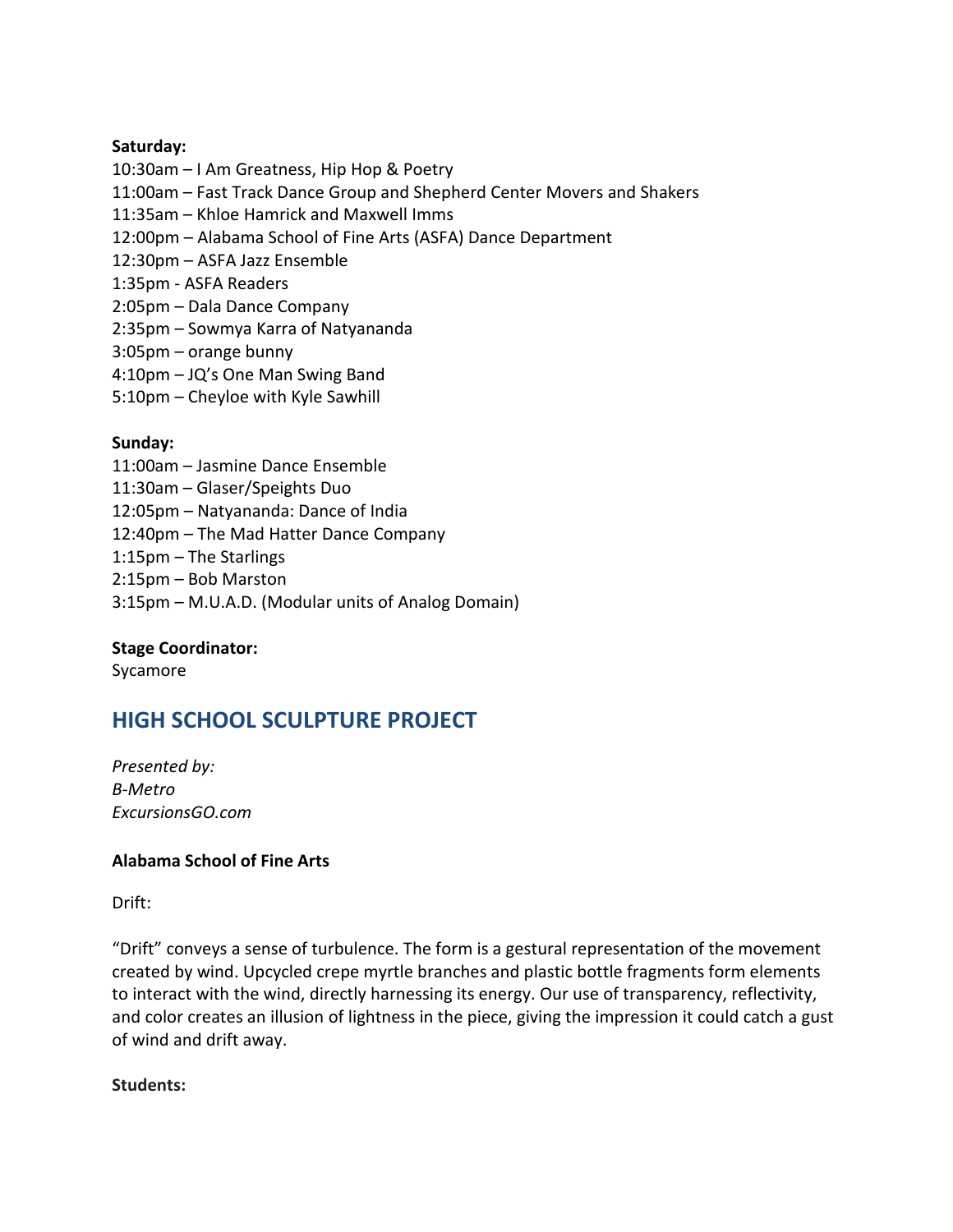Amelia Carpenter Abbey Dickey Autumn Duncan Cate Hutchings Bailey Keith Harper Martin Caroline Miller Kristian Pittman Abby Vandiver

# **SUPPORTERS**

Thank you!

Elizabeth Crawford Mary Boehm Judy Thompson Terri Denard & Steven Reider Nall-Whatley Foundation Lindsey Chitwood Meredith & Wes Calhoun Richard Carnaggio Ritu Parr Ellen & Steve Barry Kecia Chapman Carolyn Garrity Eileen & DeSha Kunzman Jeremy Trousdale Jim Sokol Mia Fiterman Paige Dorman Bev Vonder Pool & Phil Smith Lindsey Chitwood Helene Elkus

## **SPONSORS**

Thank you!